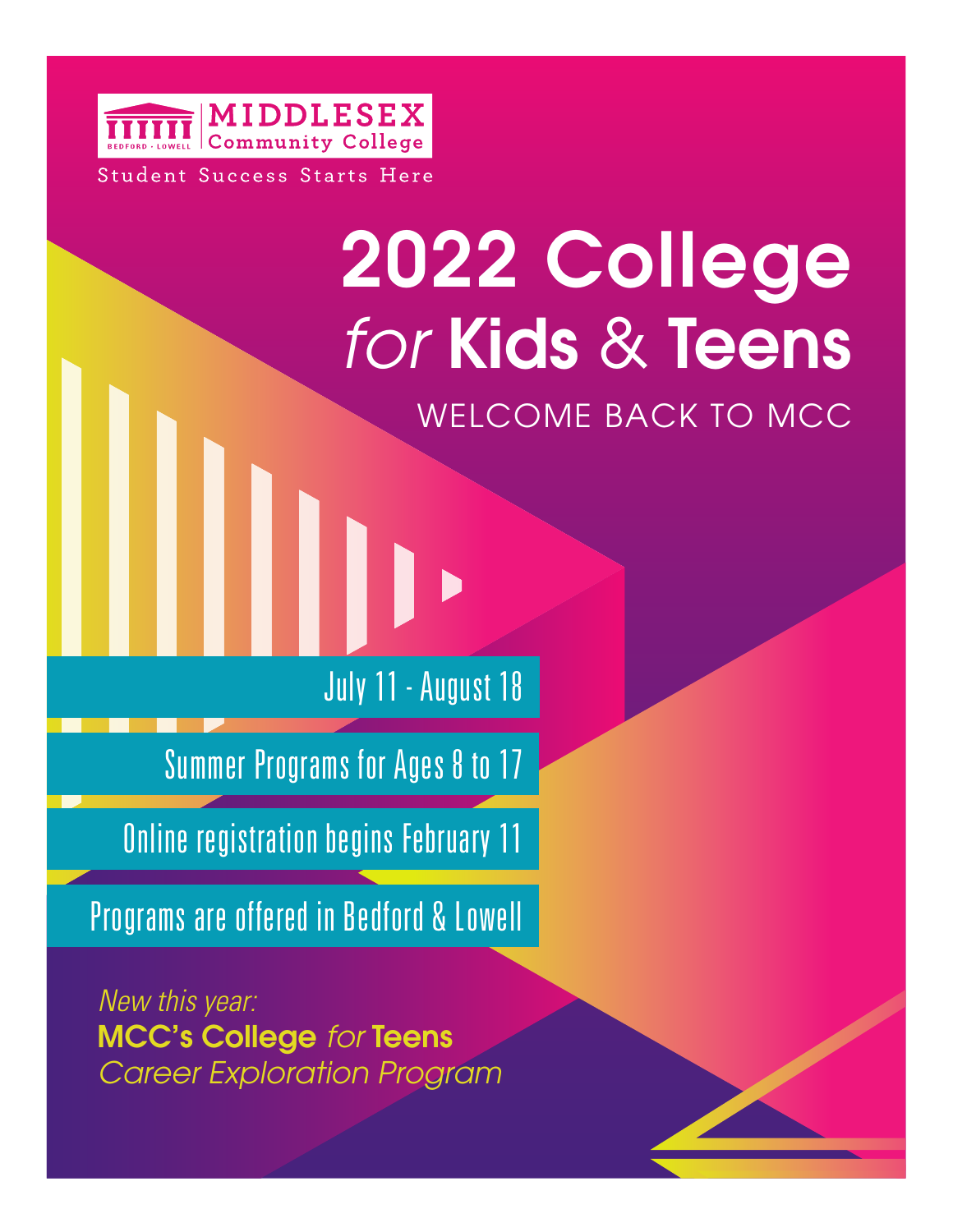| <b>Bedford Campus</b> |                                             |
|-----------------------|---------------------------------------------|
|                       |                                             |
|                       |                                             |
|                       |                                             |
|                       |                                             |
|                       |                                             |
| <b>Lowell Campus</b>  |                                             |
|                       |                                             |
|                       |                                             |
|                       | MCC Children's Theater  July 25 - August 14 |

#### Science, Technology, Arts, Engineering & Math Summer Fun! **Visit us at <https://www.middlesex.mass.edu/collegeforkids>**

#### Why choose College for Kids & Teens Summer program at Middlesex Community College?

College for Kids provides children with an exciting range of unique opportunities to explore careers, gain new knowledge, develop new skills, meet new friends, and boost self-confdence. Our programs provide students with a safe and exciting place to learn on the Bedford and Lowell campuses using the vast open spaces in Bedford and the cultural and ethnic resources in Lowell. All of our programs are staffed by experienced educators at the K-12 level, college faculty or subject matter experts working in a particular field.

**College for Teens** is a new career exploration program where high school youth are able to better explore different career paths and earn college credit along the way. These career exploration opportunities are in the form of noncredit youth academies in the areas of Music, Writing, Business and Engineering. Upon successful completion of the noncredit academy you are eligible to earn one college credit. The youth academies are 15 hours in length and provide direct, hands on learning experiences with an MCC Faculty member. Students will be able to experience being on a college campus, connecting with a Faculty member and a program of study that will get youth one step closer to submitting that college application and creating next steps after graduation.

For more information or questions call Program Manager, Lauren Ellis, 781-280-3669 or via email at: [ellisl@middlesex.mass.edu](mailto:ellisl@middlesex.mass.edu)

#### REQUIRED FORMS

All students are required to be fully vaccinated and show proof of vaccination, including COVID-19 vaccination in order to participate in any College for Kids and/or College for Teens programs on the Bedford and Lowell campus. For more information on Middlesex Community College Return to campus plans effective January 2022, [https://www.middlesex.mass.edu/returntocampus2021/](https://www.middlesex.mass.edu/returntocampus2021)

**All health information & COVID vaccination cards** needs to be completed on the Camp Doc site prior to the start of the program. If you have any diffculty completing forms, contact Camp Doc Help Desk at [help@campdoc.com](mailto:help@campdoc.com) or 734-636-1000. **Immunization records deadline: June 16, 2022** 

#### PROGRAM HOURS

 **Please note: the MCC Theatre programs are Monday-Friday.** We have full day and half day programs that vary in times. Full day programs run Monday-Thursday from 9 a.m. - 4 p.m. Half day programs run Monday-Thursday from 9 a.m. -12 p.m. and 1 p.m. - 4 p.m. If you choose two half day programs to make a full day, your child can stay on campus for lunch in between the two sessions.

#### SIGN IN/SIGN OUT

building, using the main entrance to drop off and pick up. Do not enter through the quad area. Youth must be escorted by parents or guardians to be signed in and out daily. Parents, please be sure to list all authorized pick up persons with your online registration. All sign in and sign out for Bedford programs will take place at the Campus Center, Building 8, 591 Springs Road, Bedford, MA. **You must enter the front of the** 

# building, using the main entrance to drop off and pick up. Do not enter through the quad area.<br>The MCC Children's Theatre will take place in Lowell at the Academic Arts Center, 240 Central Street, Lowell, MA.

Park in the Early Garage located at 135 Middlesex Street, Lowell, MA. Validate your parking pass for this lot in the Academic Arts Center lobby.

#### **All other Lowell programming will take place at the Carole Cowan Center, 33 Kearney Square, Lowell, MA.**

Park in the Lower Locks garage and validate your parking pass at the front desk of the Carole Cowan Center.

| SIGN-IN       |                | SIGN-OUT            |                        |
|---------------|----------------|---------------------|------------------------|
| Program Start | Sign-in Begins | <b>Program Ends</b> | <b>Sign-Out Begins</b> |
| 9:00a.m.      | 8:30a.m.       | $4:00$ p.m.         | $4:00$ p.m.            |
| $1:00$ p.m.   | 12:45 p.m.     | $12:00$ p.m.        | $12:00$ p.m.           |

We do not offer extended day care options. If you are going to be late in picking up your child you will need to call the College for Kids Director, Lauren Ellis, 781-280-3669 or email: [ellisl@middlesex.mass.edu.](mailto:ellisl@middlesex.mass.edu) A late fee will be assessed at a rate of \$10 for every 5 minutes after the program end time. This charge will be added automatically to your CampDoc account.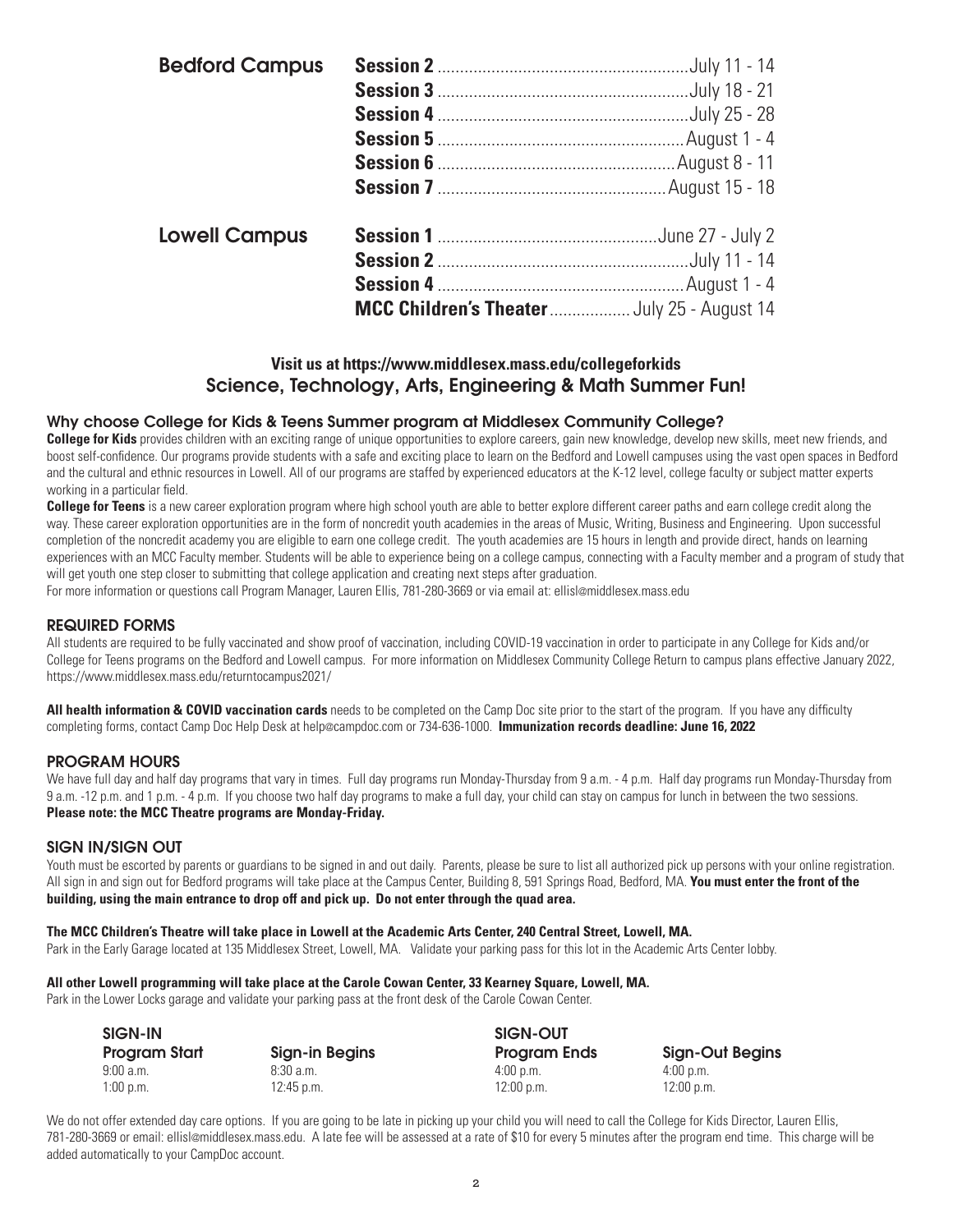#### PROGRAM LOCATIONS

**Bedford Campus** 591 Springs Road

Bedford, MA 01730 Lowell, MA 01852 Lowell, MA 01852

33 Kearney Square 240 Central Street

# **Bedford Campus Lowell Campus (Carole Cowan Center) Lowell Campus (Academic Arts Center)**

#### ENROLLMENT

All enrollment is completed online via CampDoc [app.campdoc.com/register/middlesexcc](https://app.campdoc.com/register/middlesexcc)

Registration is on a first come first serve basis. Pre-registration is required for all programs. Flexible registration – 1 week or 6 weeks, you choose how many weeks you need. Your child will be considered registered upon completion of profle, and payment for each program selected.

#### SAFETY AND DISCIPLINE

Please review the Parent Information Brochure, <https://www.middlesex.mass.edu/collegeforkids/downloads/parentinfo2.pdf> with your child prior to first day of the program. Youth will be notifed of the safety rules and expectations of being on a college campus on the frst day of the program during the Morning Meeting. Youth will be reminded to make safe choices and will be responsible for the decisions they make.

#### **Please do not send your sick child to the program.**

 and visit Return to Campus **- <https://www.middlesex.mass.edu/returntocampus2021>/** for all updated COVID guidelines. See the **COVID-19 Daily Checklist - <https://www.middlesex.mass.edu/returntocampus2021/downloads/ckfa21.pdf>**

Discipline problems will be handled in the following manner:

- 1. Individual behavior problems will be handled by all program instructors and co-instructors.
- 2. If problem persists, the child will be referred to the College for Kids Director or Assistant to the Director and parents will be notifed.
- 3. If problem continues to exist, the child will be dismissed from the program and not permitted to return. Refunds will not be granted if the child is dismissed from the program. Dismissal from the program may occur at the discretion of the College for Kids Director.

#### NOTE TO PARENTS

Sections often fill quickly. To avoid disappointment, we encourage you to register early. For your child's safety and optimal learning experience, please honor the age requirement. Our programs are educational and career oriented. Our goal is to provide a safe and fun learning environment. All students must demonstrate behavior consistent with this goal. MCC College for Kids complies with the minimum Department of Public Health standards required for Recreational Programs for Children. College for Kids programs are not eligible for tuition waivers. All participants must bring their lunches daily. There will be no cafeteria access, only vending machines will be available. Please read and review the College for Kids Parent Information Sheet, [https://www.middlesex.mass.edu/collegeforkids/downloads/parentinfo22.pdf.](https://www.middlesex.mass.edu/collegeforkids/downloads/parentinfo22.pdf) It is the responsibility of all parents/guardians to read and review the entire contents of this packet.

#### **REFUNDS**

When a student drops or withdraws from a program, processing, instructional and other costs must be met by the college. Therefore, refunds for official withdrawals are as follows:

#### ALL COLLEGE FOR KIDS & TEENS PROGRAMS

| No refunds available |
|----------------------|

To be eligible for a refund, students MUST notify the Community Education and Training at 781-280-3663/781-280-3669 or [ellisl@middlesex.mass.edu.](mailto:ellisl@middlesex.mass.edu) Refunds must also be initiated through the online enrollment system, CampDoc. Instructors are not responsible for reporting decisions to withdraw. Lack of attendance, course abandonment or failure to make or complete payment does not constitute offcial withdrawal, and will be charged full tuition. In cases where MCC cancels a program 100% refund will be made. Community Education and Training reserves the right to cancel programs for which there is insufficient enrollment, to reschedule programs, to change instructors, to change locations and to take administrative action as necessary. Refunds are not automatically warranted based on these changes. The above refund policy applies to College for Kids programs only. Middlesex reserves the right to make changes in policy and regulations at any time as circumstances dictate.

#### CANCELLATIONS

College for Kids Programs are sometimes canceled. When circumstances permit, we notify the student of the cancellation approximately 30 days prior to start date. Our staff will gladly help you select an alternate program or expedite a refund.

#### HOW TO REACH US!

 **EMAIL:** [ELLISL@MIDDLESEX.MASS.EDU](mailto:ELLISL@MIDDLESEX.MASS.EDU) **OR** [COLLEGEFORKIDS@MIDDLESEX.MASS.EDU](mailto:COLLEGEFORKIDS@MIDDLESEX.MASS.EDU) **PHONE:** 781-280-3663 OR 781-280-3669 **VISIT US:** [https://www.middlesex.mass.edu/collegeforkids/](https://www.middlesex.mass.edu/collegeforkids)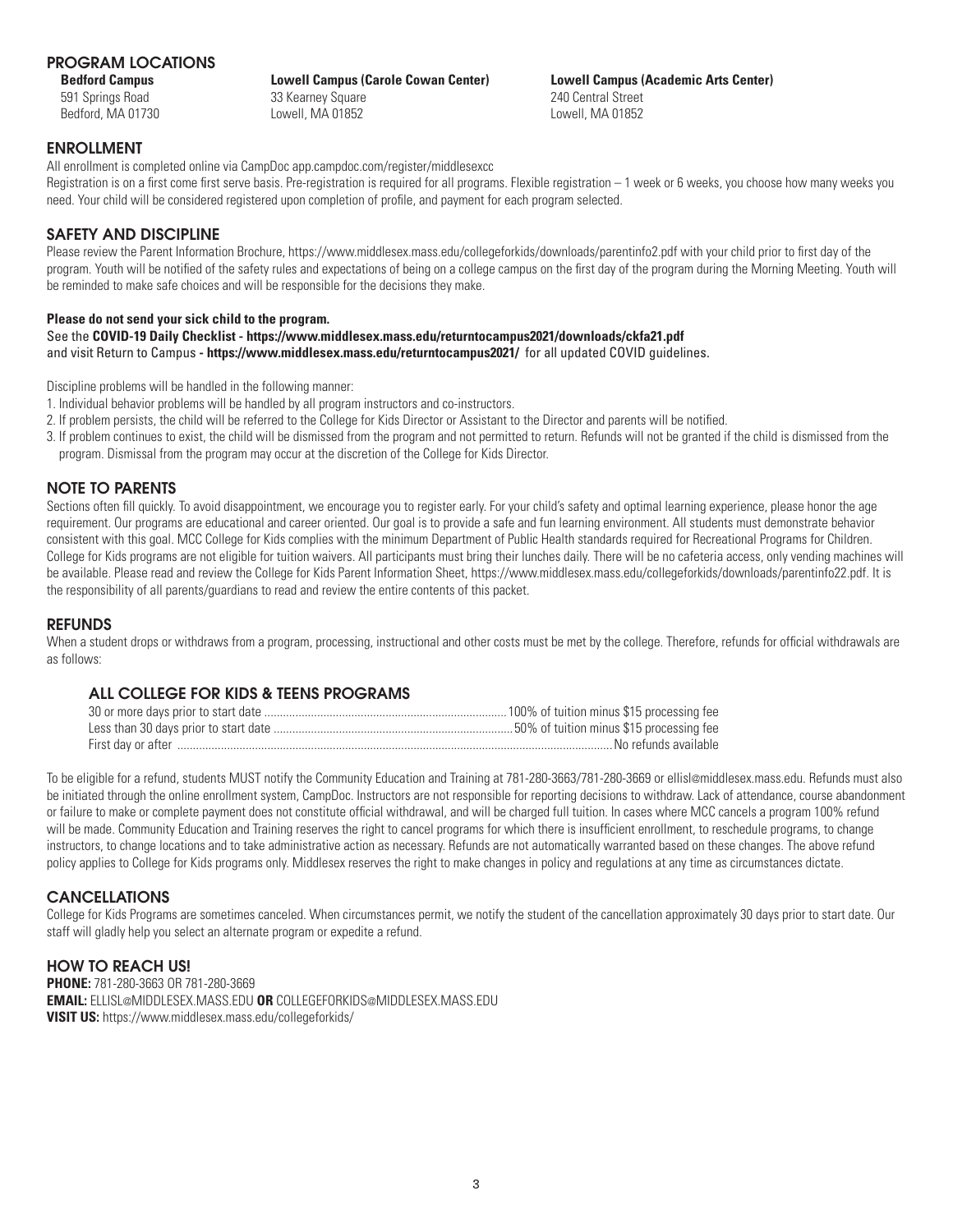### **College For Kids & Teens Programs Schedule**

#### Week 1: June 27 - July 2 (Lowell)

#### Week 1: July 11 - 14 (Bedford & Lowell)

#### Week 2: July 18 - 21 (Bedford Only)

| $\bullet$ |         |
|-----------|---------|
| $\bullet$ |         |
| $\bullet$ | Bedford |
| $\bullet$ |         |
| $\bullet$ |         |
| $\bullet$ |         |
| $\bullet$ |         |
|           |         |

#### Week 3: July 25 - 28 (Bedford & Lowell)

#### Week 4: August 1 - 4 (Bedford & Lowell)

#### Week 5: August 8 - 11 (Bedford Only)

#### Week 6: August 15 - 18 (Bedford Only)

| • Intro to Computer Aided Design & Engineering - Half Day program Bedford |  |
|---------------------------------------------------------------------------|--|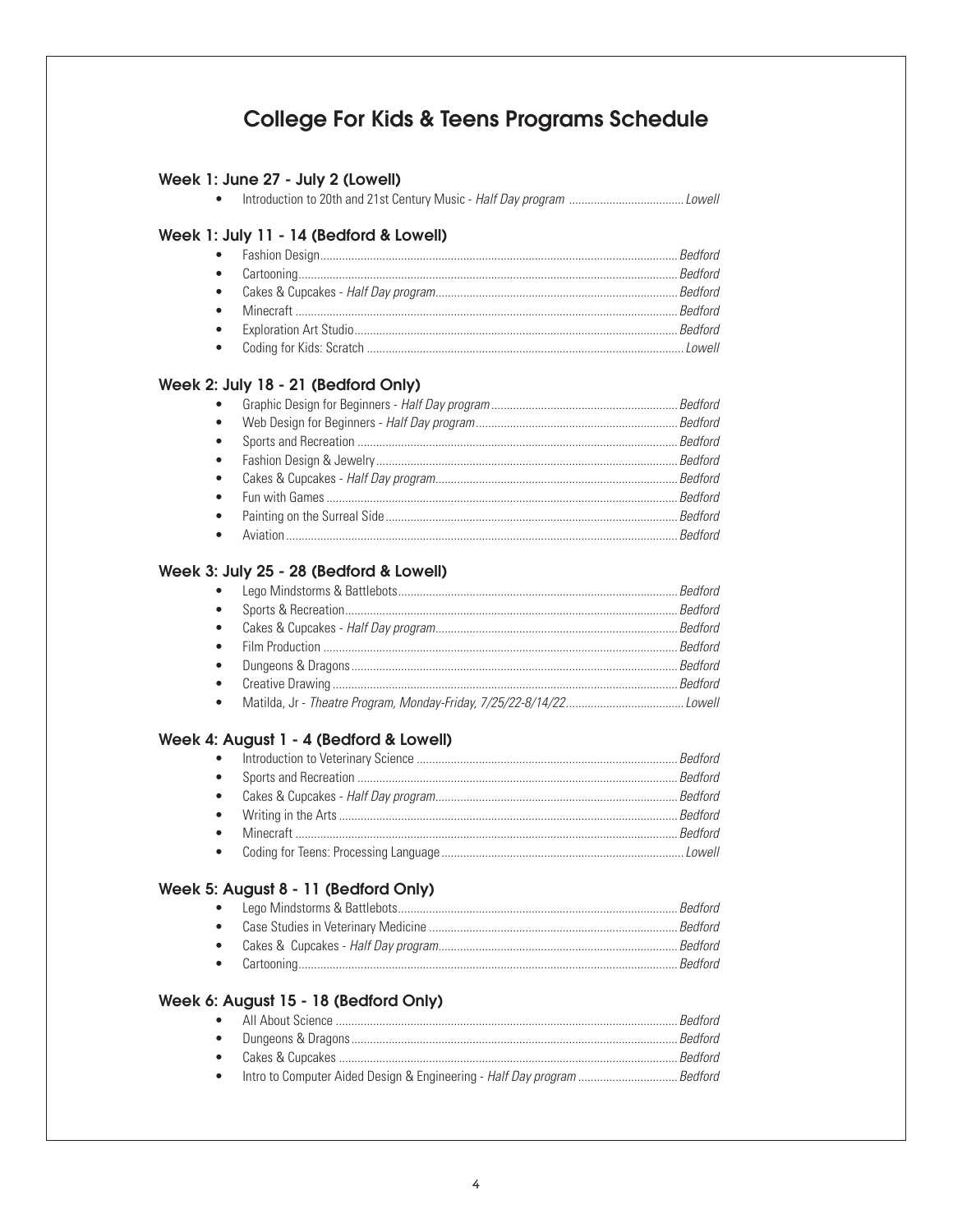## College for Kids & Teens Course Descriptions & Pricing

- Please note that programs are listed in alphabetical order -

#### ACE: AVIATION & SIMULATION (AGES 10-15)

Co-sponsored by the Federal Aviation Administration, Middlesex Community College is celebrating its 24<sup>th</sup> year hosting Aviation Career Education (ACE). In Aviation and Simulation, you will explore many of the possible aviation careers and meet experts from those felds. Learn the fundamentals of fight by designing, building and testing your own model aircraft and rockets.

*YTH 610 30 9:00 a.m. – 4:00 p.m. BEDFORD \$365* 

#### ALL ABOUT SCIENCE (AGES 10-15)

Channel your inner scientist by learning through experiments. We will experience our way through popular topics in chemistry, biology, physics and animal science. Learn how science works in the real world! You never know what you will discover in all about Science.

*YTH 639 30 9:00 a.m. – 4:00 p.m. BEDFORD \$335* 

#### CAKES & CUPCAKES (AGES 10-15) – HALF DAY PROGRAM

Tap into your creative side! Learn cake and cupcake decorating tips in this exciting class! Each day you will go home with new techniques and ideas for all types of special occasions or just everyday fun! Due to the nature of this program, we are not able to accommodate students with food allergies. Each family is responsible for a \$35 supply fee payable directly to the instructor on the first day of the program. *YTH 677 30 9:00 a.m. – 12:00 p.m. BEDFORD \$215* 

#### CARTOONING (AGES 10-15)

Join us for an adventure in cartooning! Explore the fundamental skills involved in creating cartoons. We will discuss illustration styles and tips and tricks used by professionals in the industry. Facial expressions, fgure drawing, composition, perspective and background will also be covered. *YTH 647 30 9:00 a.m. – 4:00 p.m. BEDFORD \$335* 

#### CASE STUDIES IN VETERINARY MEDICINE (AGES 12-16)

If you have taken Introduction to Veterinary Science or have volunteered in local animal clinics or facilities, this is the class for you. This advanced program is designed to immerse the animal enthusiast with a serious interest in veterinary science to the world of veterinary medicine through the utilization of case studies. You will build your knowledge through interactions with local professionals, laboratory experiments, feld trips and more. *YTH 622 30 9:00 a.m. – 4:00 p.m. BEDFORD \$365* 

#### CREATIVE DRAWING (AGES 8-12)

Mark Making will be explored in this fun and creative class. Young artists will be introduced to traditional drawing techniques of graphite, colored pencil, and charcoal to create rich one of a kind works of art. Concepts of composition, perspective, line and form will be discussed, as well how to critique one's own work in a positive manner. *YTH 752 30 9:00 a.m. – 4:00 p.m. BEDFORD \$335* 

#### \*NEW\* CODING FOR KIDS-SCRATCH (AGES 8-12)

This class provides a powerful learning tool for budding programmers. Using an advanced block coding format, Scratch teaches fundamental programming concepts. Students learn these critical concepts by creating animations and computer games with interacting characters. Students will apply problem solving skills to debug programs, make customizations and bring their imaginations to life! Key Skills students will build in class: Apply fundamental concepts to build animations, sequencing, use motion and looks blocks, create own variables and functions, Program with event and control blocks and learn prototyping and design more advanced games using constructors and variables. Use broadcasts, explore graphics and sound, use of all types of blocks at a more advanced level. *YTH 816 80 9:00 a.m. – 4:00 p.m. LOWELL \$335* 

#### \*NEW\* CODING FOR TEENS-PROCESSING LANGUAGE (JAVASCRIPT) (AGES 12-17)

Kids may have heard of Java programming language, which is different from JavaScript. It may also be known that with programming you can create applications for both the computer and mobile devices (particularly familiar may be mobile apps). If you have seen Block programming languages (like Scratch) you may have used drag-and-drop programming before. If you want to explore programming in a text-based way and expand upon your previous knowledge, or just want to start to learn a programming language, defnitely sign up! Kids will explore computer science concepts through a high level programming language: Processing. How do lines of code transform into an interactive, user-controlled experience? What are some of the fundamentals of Computer Science? What can you do with computer science? Find answers to these questions and more in this course.

*YTH 817 80 9:00 a.m. – 4:00 p.m. LOWELL \$335* 

#### DUNGEONS & DRAGONS (AGES 12-16)

Dungeons and Dragons is a social tabletop role-playing game that encourages creativity and problem solving. Kids will get to play this game with each other along with creating their own fantasy characters and world. Writing, mathematical and acting skills will be heavily utilized throughout the program.

*YTH 775 30 9:00 a.m. – 4:00 p.m. BEDFORD \$335*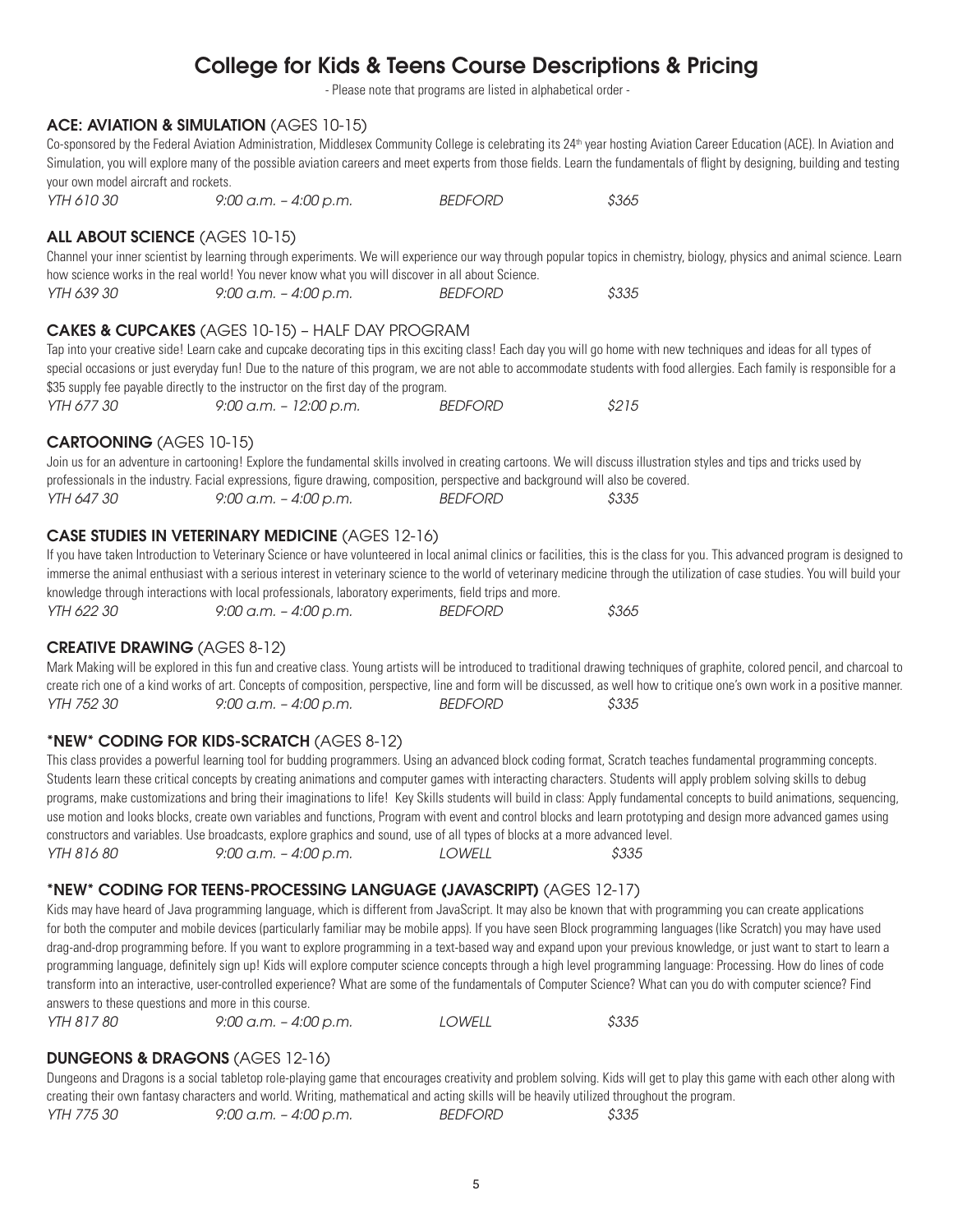### YTH 614 80 and express your individual creativity. Each student will receive an original gown donated by a local bridal shop to transform. We will display our creations at a fashion show on the final day. *YTH 614 80 9:00 a.m. – 4:00 p.m. BEDFORD \$355*  FASHION DESIGN & JEWELRY (Ages 8-12) Do you love to accessorize your clothing? Learn how to create jewelry that suits their style, whether it be a necklace, a pair of earrings, a bracelet or a bag. At the end of the week children will showcase all of the accessories they have made. *YTH 761 30 9:00 a.m. – 4:00 p.m. BEDFORD \$355*  FILM PRODUCTION (Ages 10-15) Students will collaborate to produce a complete short flm. Using professional, broadcast-quality equipment, as well as individual fip cameras, children will conceptualize, produce, direct and act in a light-hearted thriller. Over the course of a week, students will learn hands-on how a flm is made from story to screen. In addition, a small amount of time will be spent viewing classic movies and discussing/critiquing. *YTH 650 30 9:00 a.m. – 4:00 p.m. BEDFORD \$335*  FUN WITH GAMES (Ages 10-15) Children will enjoy the excitement and fun of a variety of different games, ranging from card and board games to parlor type games. Children will use and gain experience in problem solving skills and teamwork building, as well as tapping into their creative sides. During the week, children will not only play a variety of new and different games, they will also create and design their own game from scratch. *YTH 717 30 9:00 a.m. – 4:00 p.m. BEDFORD \$335*  INTRODUCTION TO VETERINARY SCIENCE (Ages 8-12) and animal science feld. We will investigate how animals beneft our society and how to care for small and large animals with hands on activities. *YTH 757 30 9:00 a.m. – 4:00 p.m. BEDFORD \$365*  \*NEW\* INTRODUCTION TO ENGINEERING & CAD EXPLORATION (Ages 13-17) – HALF DAY PROGRAM This course will introduce students to engineering and computer aided design (CAD) as concentrations at MCC and as a career. Students will explore their personality, skills, values and life goals through hands-on circuit labs, 3D printing, several engineering felds through software programs and traditional lecture. This course will include career mapping, Engineering software tools introduced will include SolidWorks, MAT Lab, printed circuit board (PCB) layout software (EAGLE), SPICE Circuit The class will culminate with a cumulative assessment. *YTH 804 30 10:00 a.m. – 1:00 p.m. BEDFORD \$175*  \*NEW\* INTRO TO 20TH-21ST CENTURY MUSIC CAREER EXPLORATION (Ages 13-17) – HALF DAY PROGRAM This course will introduce students to Performing Arts-Music as a concentration at MCC and as a career. Students will explore their personality, skills, values and life goals through understanding contemporary classical music, 20the-21st century music and the many styles of classic music originating in the 1900's until today. This course will include career mapping, current socio-political issues in the feld of music, popular and world music infuences, basic modern music theory concepts, and research to formulate a real-world perspective on current jobs in the feld of Performing arts-music, and the requirements needed to achieve them. The class will culminate with a student-lead performance of selected pieces. \*\*Recitals will take place, Saturday, July 2nd\*\* *YTH 802 80 10:00 a.m. – 1:00 p.m. LOWELL \$175*  LEGO MINDSTORMS ROBOTICS & BATTLEBOTS (Ages 8-12)

Students will work together using the latest LEGO Mind storms EV3 system to complete challenges every day. Each day will incorporate new sensors and programming instruction until the end of the week, when students will work in teams to build, program and battle their own robots! *YTH 754 30 9:00 a.m. – 4:00 p.m. BEDFORD \$335* 

**6**

#### EXPLORATION ART STUDIO (AGES 8-12)

In this exciting new class, get ready to explore what interests you! A variety of art materials will be at your disposal to fully create with the assistance of a professional artist. Whether it is painting, drawing, printmaking or mixed media, there is something that will spark your imagination and creativity. *YTH 750 30 9:00 a.m. – 4:00 p.m. BEDFORD \$335* 

#### FASHION DESIGN (Ages 10-15)

Are you interested in the texture, style and design of clothing? If so, then this is for you! We will explore fashion tools and techniques to help you develop your own style

Do you love animals and want to learn more about veterinary medicine? If yes, this course is for you. The class will expose you to various fields available in the veterinary

Analysis Software and research to formulate a real-world perspective on current jobs in the felds of Engineering and CAD, and the requirements needed to achieve them.